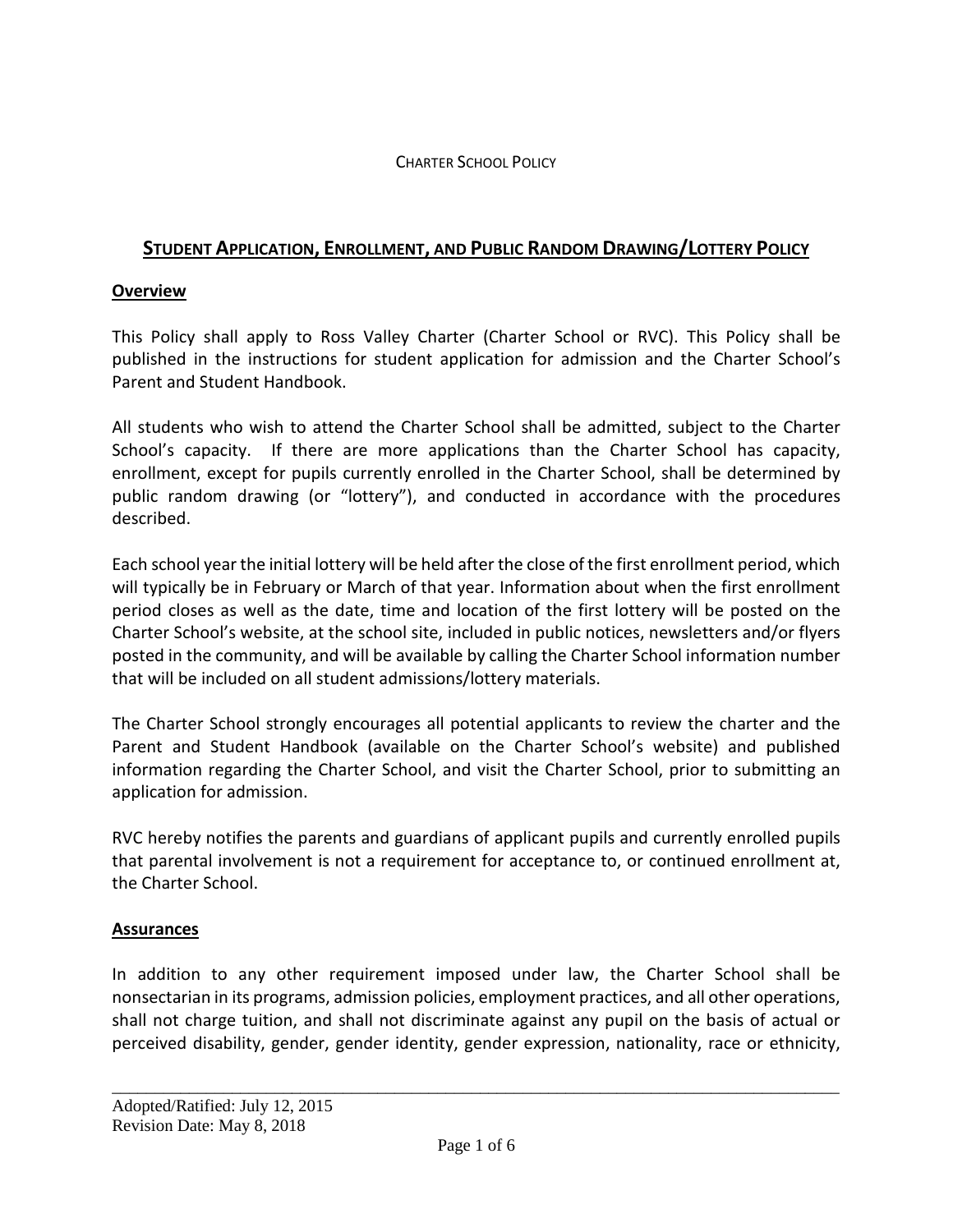religion, sexual orientation, or any other characteristic that is contained in the definition of hate crimes set forth in Section 422.55 of the Penal Code, including immigration status, or association with an individual who has any of the aforementioned characteristics.

The Charter School's Board of Trustees shall ensure that student outreach activities and information sessions, including but not limited to those activities as described in the Charter School charter, which are designed to recruit a broad, diverse representation of students, are conducted in accordance with the charter.

# **A. Application for Admission**

Submission of an application for admission is not a guarantee of admission to the Charter School; if there are more applications in any year than there are available spaces in each grade, the application will be an entered into the Charter School's lottery. If an applicant does not submit an application by the posted open enrollment deadline, the applicant will not be entered into that enrollment period's lottery.

There is no fee to apply to or attend the Charter School.

Applications for enrollment must be submitted on-line, or submitted in hard copy to the Charter School's administrative office, or submitted via mail to the Charter School's Post Office Box with a postmarked date no later than the specified application deadline date of each enrollment period. RVC will hold orientation meetings from time to time and applications can be submitted at these meetings to the person designated at the meeting to accept applications.

Applications for admission for each academic year are valid solely for that academic year. Any offers of admission to the Charter School or waiting list positions from one academic year shall not carry over to any other academic years. Any applicant who was not offered admission in one academic year, and who wishes to reapply to the Charter School in the future, must submit a new application for the new academic year by the posted open enrollment deadline.

The application deadline for each enrollment period will be posted on the Charter School's website. Email and facsimile copies of applications will not be accepted. Once an application is received, it is "on file" for entry in the lottery. Applicants may phone or email the Charter School to ensure receipt of the application.

Applications submitted online, or received with a postmarked date, or otherwise received after the specified application deadline date will be automatically entered into the lottery for the next open enrollment period for that school year. Subsequent open enrollment periods will be held as needed. Dates will be posted on the website for deadlines for these subsequent open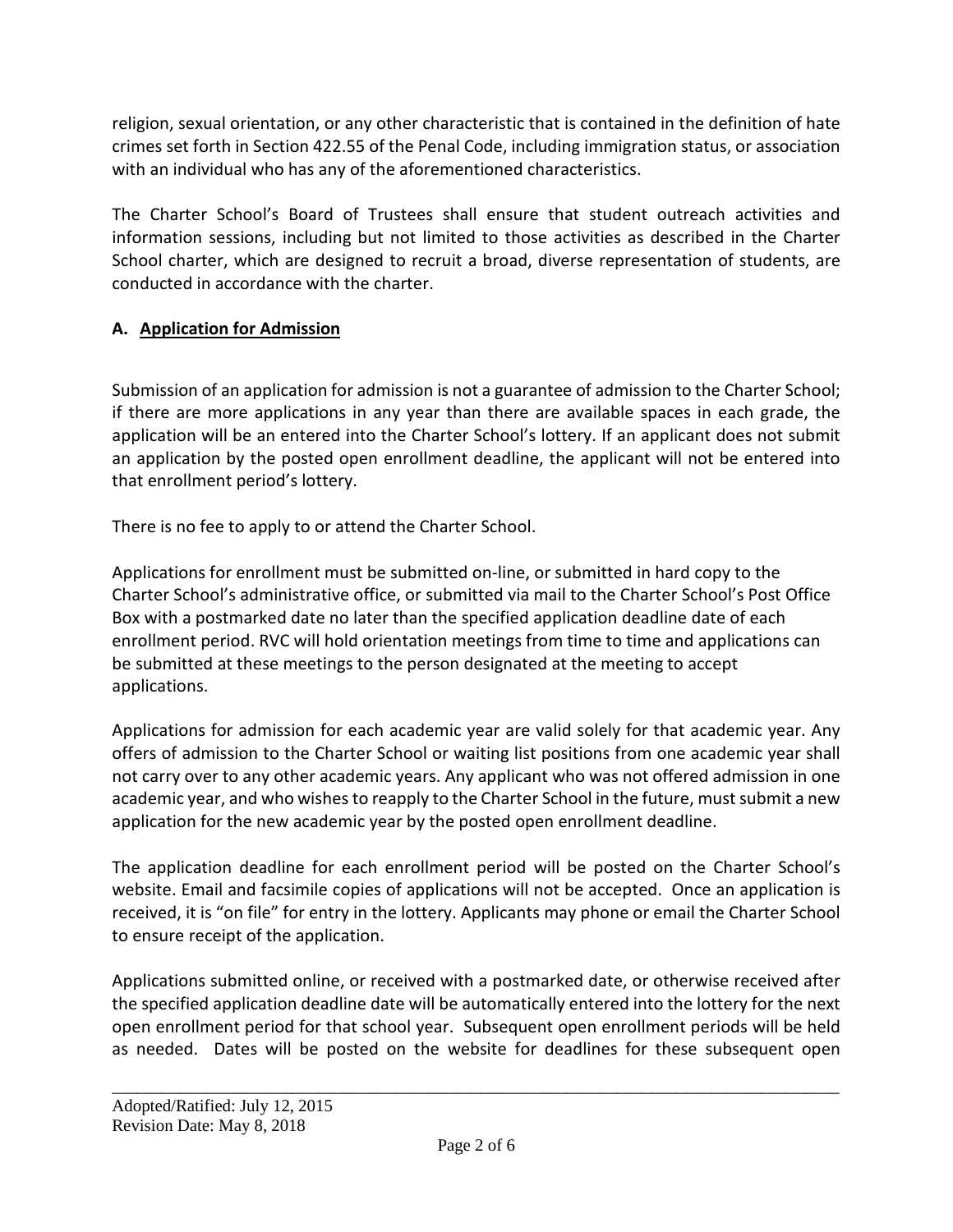enrollment periods and applicants involved will be emailed the public lottery details. After June 1 of each year, enrollment periods will not have a published end date and lotteries will be held whenever the School Director and Board chair, in their joint discretion, deem appropriate. All applicants who will be in the resulting lotteries will be notified at least 24 hours in advance of the public lottery details.

Preferences will apply in all lotteries held.

# **B. Admissions Selection Process and Public Random Drawing/Lottery**

- 1. Each year, the Board of Trustees, acting on recommendations from the Charter School Director (or designee), will approve a plan for school size for the upcoming academic year, which shall include the capacity per grade level, and in accordance with the charter. The Board may designate parameters for each grade and delegate to the School Director and Board Chair the decisions regarding the exact numbers for admission for each grade. For capacity purposes, Transitional Kindergarten and Kindergarten will be considered two different grade levels. Transitional Kindergarten is for children who will have their fifth birthday between September 2 and December 2.
- 2. If, at the end of the first and any subsequent open enrollment period(s), the Charter School receives more applications than it has capacity for any grade as determined by the Board of Trustees, except for existing students of the Charter School, admission shall be determined by a public random drawing in accordance with Education Code Section 47605(d)(2). Applications received after the first open enrollment deadline will be held in abeyance and admission will be determined by subsequent lotteries, which will be scheduled as needed. Admissions preferences will be applied for each lottery.
- 3. **Lottery Date and Time**: The lottery shall be held within two weeks or less of the application deadline. Public notice of the lottery will be posted at the school site and on the Charter School's website, regarding the date, time, and location of the lottery.
- 4. **Lottery Location**: The lottery will be held in one of the classrooms at the Charter School. If necessary, the location of the lottery will be arranged to ensure maximum parent participation in a public space large enough to safely accommodate all interested families. Attendance is not required for applicants.
- 5. **Admission Preference:** As specified in the Charter School's charter, preference for admission will be given in the following order:
	- 1) Existing pupils of the Charter School will be exempt from the lottery
	- 2) Pupils residing in the district
	- 3) Pupils residing outside the district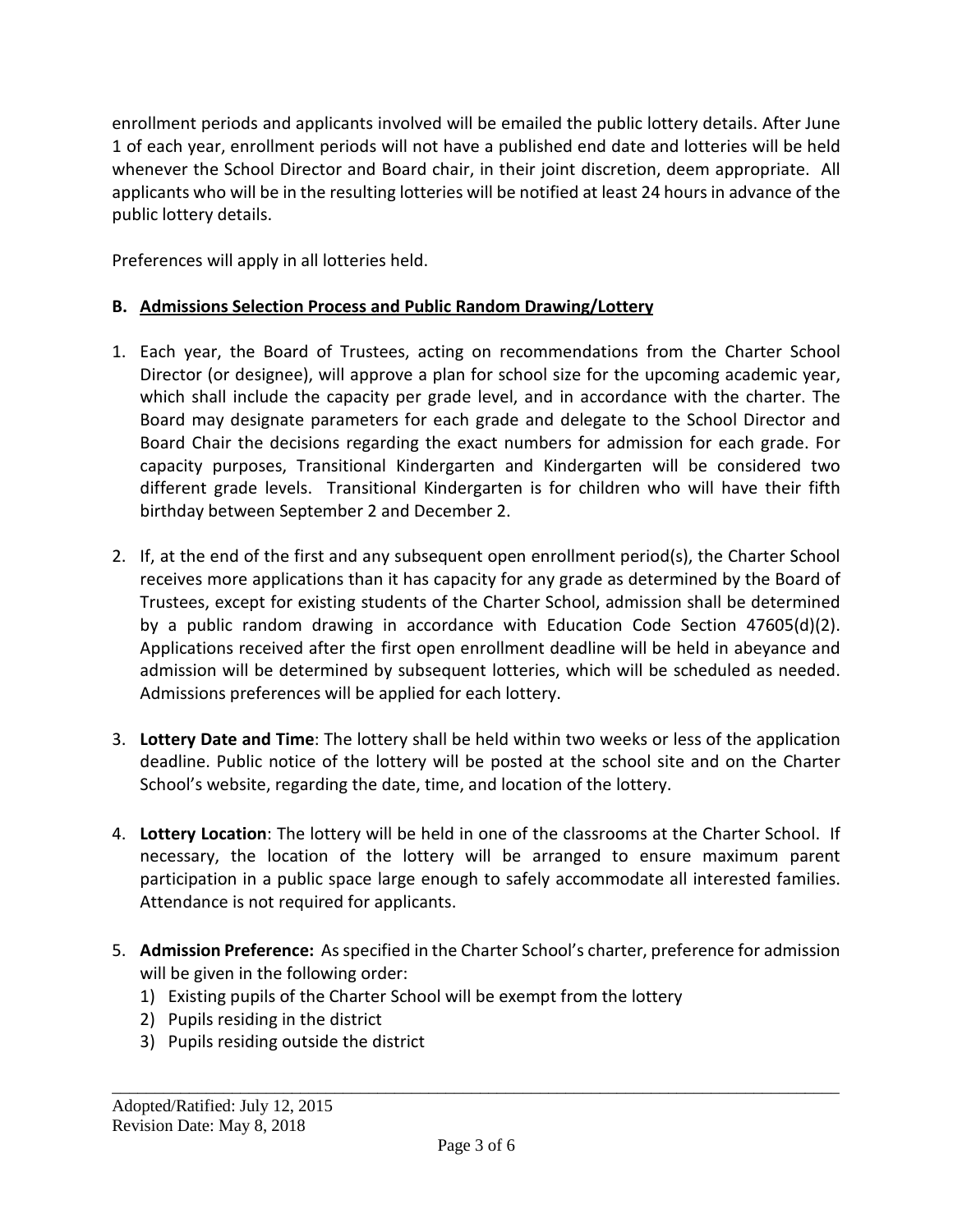- **6. Sequence of admission:** At the end of each open enrollment period, all applicants will be added to either an admission list or waitlist (after taking into account admission of existing students) in order of preference. All applicants residing in the district (Preference 2) will be admitted or added to a waitlist before applicants residing outside the district (Preference 3) are added to an admission list or waitlist. If there is already a waitlist for a grade, applicants residing in the district (Preference 2) drawn in the lottery for each open enrollment period will be placed on the waitlist after existing in-district waitlisted applicants but in front of existing waitlisted out-of-district applicants. This is consistent with implementing the district residents' preference contained in ed code and the RVC petition. It is also needed to keep a sustainable balance between in-district and out-of-district students, as long as RVC's facilities are provided under Proposition 39, which only considers in-district students in the classroom allocation formulas.
	- a) Within the **applicants residing within the district** grade levels will be filled in the following sequence: Grades will be filled starting with  $5<sup>th</sup>$  grade and in descending order. Transitional kindergarten will be considered its own grade, and TK applicants will be drawn after the kindergarten applicants.
	- b) Next, all **applicants residing outside the district** will be added to either an admission list or waitlist in the following sequence: Grades will be filled starting with  $5<sup>th</sup>$  grade and in descending order. Transitional kindergarten will be considered its own grade, and TK applicants will be drawn after the kindergarten applicants.
- 7. **Existing students** are exempt from the lottery and are guaranteed enrollment in the next academic year if the following step is completed: Letter of Intent: The Charter School will distribute a "Letter of Intent" to parents of currently enrolled students annually by January. This letter must be returned to the Charter School by the specified date in order to secure the student's enrollment at the Charter School. The letter will state the parents' intention for their student(s) for the following year. Parents who do not return the letter by the specified date will be contacted by the Charter School at least two times to attempt to assure that the letter is returned. If the letter is not received within three weeks of the specified date, the Charter School will document in its records and inform the parents that the student is not reenrolling at the Charter School. If the Charter School is submitting a Proposition 39 request for the following year, the Intent to Enroll Form involved in this process will serve as this letter of intent.
- 8. **Lottery Procedures:** The lottery will be operated by at least two currently employed Charter School staff members with no personal interest in the lottery. The lottery will be open to the public and families will be encouraged to attend, however, families are not required to be present at the time of the drawing to be eligible for admission.
	- a. If the number of students exceeds the capacity of the Charter School, a lottery will be utilized to add all applicants to either an admission list or waitlist. The Lottery will be conducted in the sequence described in Section 6: Sequence of Admission with all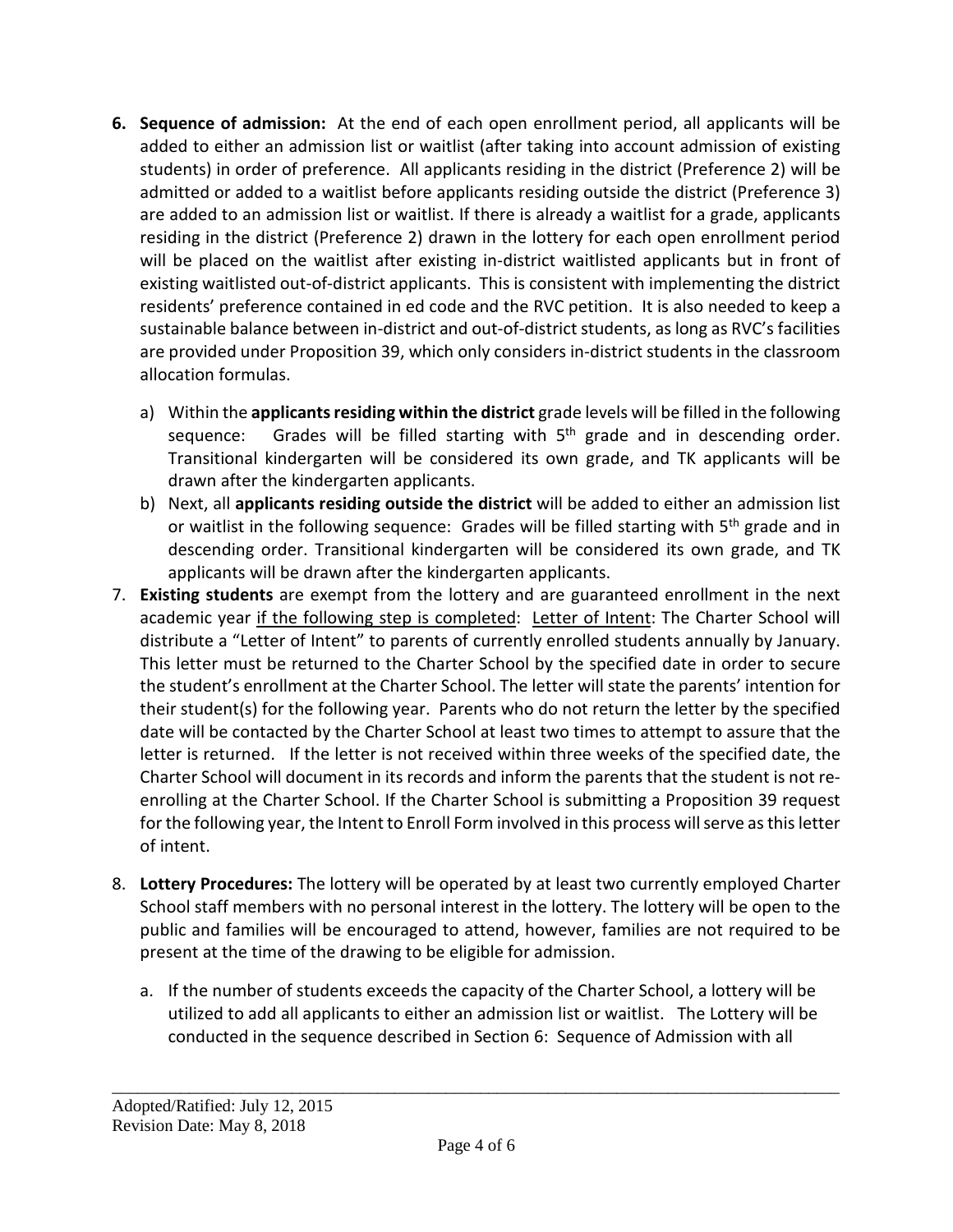applicants residing within the district being added to admission and wait lists first followed by all applicants who reside outside the district.

- b. Each applicant will be assigned a number which will be written on poker chips that are of equal size, shape, and weight. Parents will be provided their chip number during the lottery check-in process.
- c. All chips will be placed into a container or lottery device that will randomly mix the chips. The persons leading the lottery will draw the chips one at a time and read the number on the chip. As each chip is pulled its number will be posted visibly on a display in the order it was chosen. Chip numbers will be given a numerical ranking based on the order they were drawn.
- d. The drawing will continue until all chips have been drawn and all chip numbers have been assigned a numerical ranking. These rankings will be recorded in an electronic database that will be double checked by the lottery officials.
- 9. All applicants will be informed by email and U.S. postal mail within a week of the lottery whether their student was admitted and if not where on the wait list the student was placed. Follow up phone calls or emails will be made to those applicants who will be offered an enrollment spot as the spot becomes available.
- 10. **Waiting list:** If vacancies occur, the vacancies will be filled according to the waiting list. Students who are not offered seats for the academic school year for which the lottery was held will remain on the waiting list until the end of that academic school year unless otherwise requested by the parent/guardian to be removed (which will be obtained in writing if possible). The order of applicants on the waiting list will not change throughout the academic year, with the exception that with each open enrollment period lottery, in-district applicants placed on the waiting list will be placed after the existing in-district applicants but in front of the existing out-of-district applicants on the waitlist.

The waiting list shall be cleared at the end of the academic year for which the lottery was drawn and shall not carry over from one year to the next; students who remain on the waiting list at the end of the academic year will be required to submit an application again for the next school year.

11. If a student is extended an offer of admission due to the residency preference, the Charter School will require **supporting documentation** from the parent/guardian with the student's enrollment package. The Charter School may conduct verification of such documentation prior to finalizing the student's enrollment and offers of admission may be rescinded if the Charter School deems that an application was completed inaccurately.

Acceptable proof of residency will include the following: a. Utility bill (current bill within 30 days)